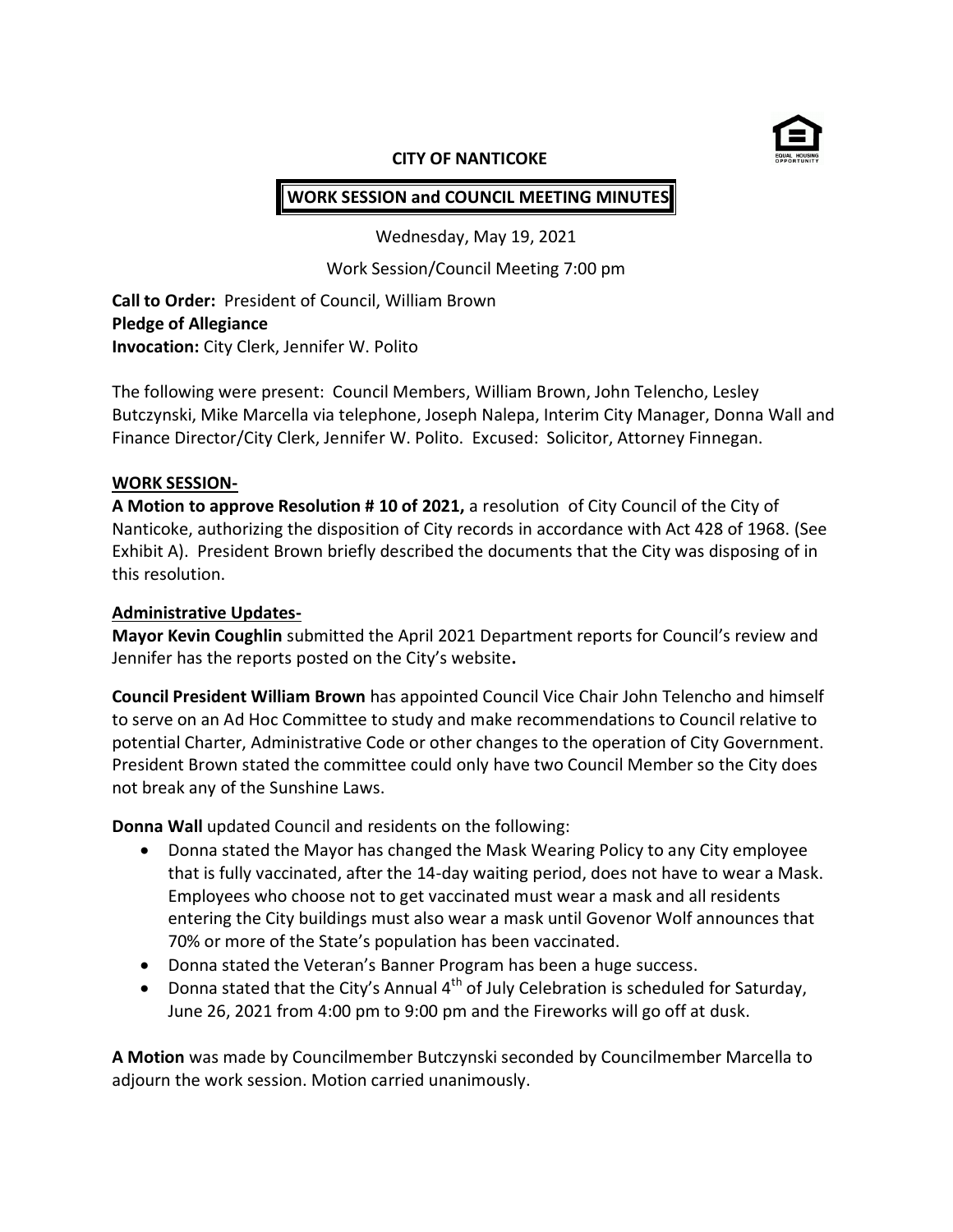# **REGULAR MEETING** Comments from the Public agenda items only.

## **None**

## **Old Business**

The complaint made at the last Council meeting by Mrs. Mary Lee Conway, regarding a mattress in the alley by her home, was addressed and the mattress was removed on May 6, 2021 by the City's DPW Department. President Brown thanked the DPW Foreman, Rick Josefowicz for promptly taking care of this matter.

# **New Business**

**A Motion** to approve the May 5, 2021 minutes was made by Councilmember Nalepa seconded by Councilmember Butczynski.

Motion carried unanimously.

**A Motion** to approve the payment of the bills in the amount of \$ 446,389.14 (Payroll(s) \$ 171,867.71 and Payables \$ 274,521.43) was made by Councilmember Marcella seconded by Councilmember Nalepa.

Motion carried unanimously.

**A Motion to approve Resolution # 10 of 2021,** a resolution of City Council of the City of Nanticoke, authorizing the disposition of City records in accordance with Act 428 of 1968. (See Exhibit A) was made by Councilmember Marcella seconded by Councilmember Telencho.

Motion carried unanimously.

# **COMMENTS FROM THE PUBLIC –**

**None**

# **Correspondence-**

None

## **Announcements-**

**State Rep. Gerald Mullery**, will be holding a free paper shredding event to help residents safely dispose of their unwanted and personal documents. The event will be held at **9 a.m. to noon Saturday, May 29 at the Greater Nanticoke High School, 425 Kosciuszko St., Nanticoke. T**his will be a drive-thru shredding event. Residents are asked to place items in the back of their vehicles to be removed by a member or staff and then wait in their vehicles for the boxes or bags to be returned. Common types of unwanted documents for shredding include credit card statements, credit card applications, bank and investment statements, canceled checks, income tax information, insurance and health records, and retirement or pension fund information. This event is only for residential documents. Business documents will not be accepted. Documents will be shredded on site. For more information, residents may call Mullery's Nanticoke office at 570-740-7031.

**Effective June 1, 2021,** Nanticoke City Hall will be changing the hours of operation to Monday through Friday, 8:00 am to 4:00 pm.